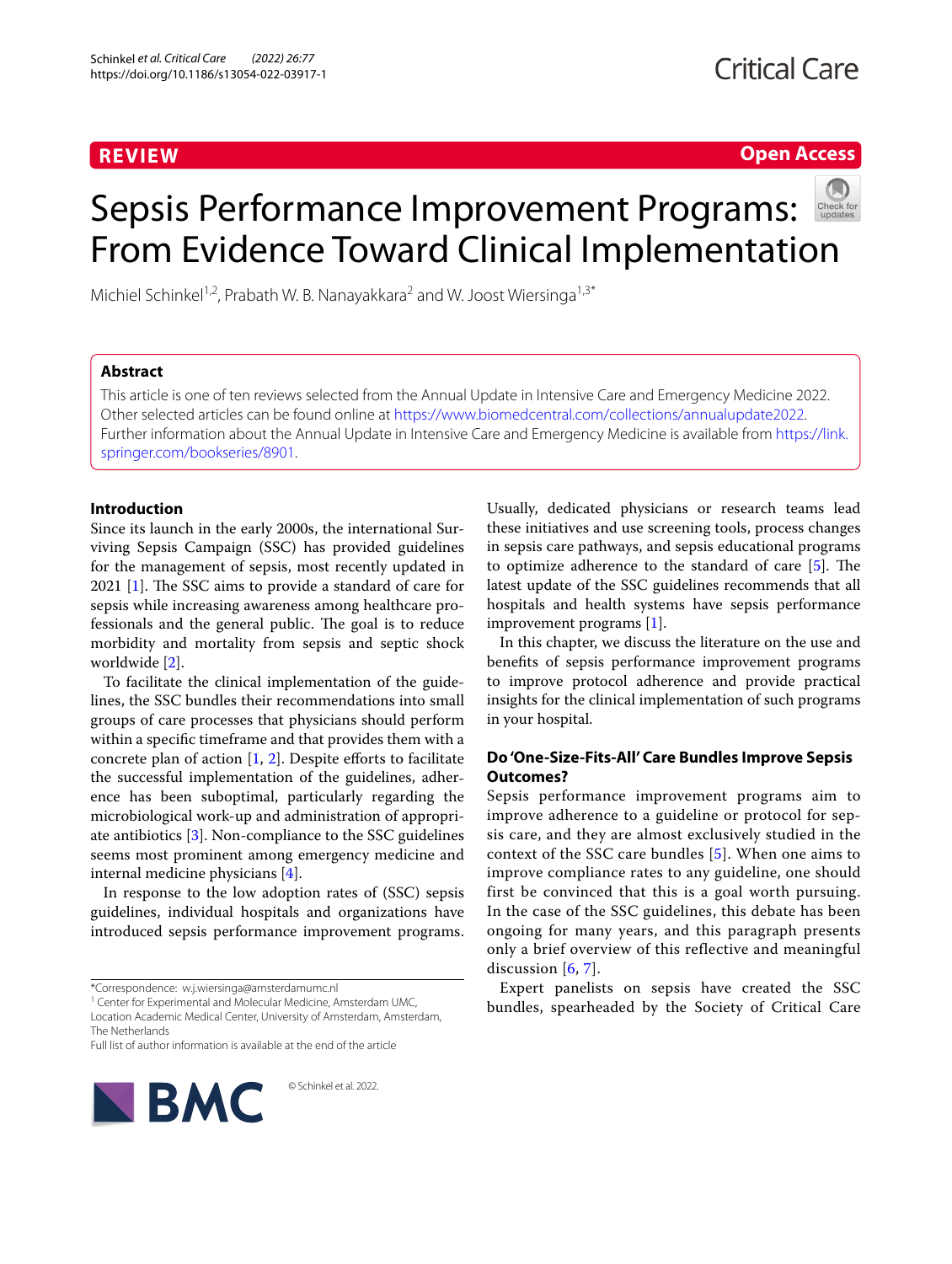Medicine (SCCM) and European Society of Intensive Care Medicine (ESICM), and endorsed by numerous medical societies  $[1, 6]$  $[1, 6]$  $[1, 6]$  $[1, 6]$  $[1, 6]$ . However, the evidence base for these bundles and the timeframes in which they should be performed have been a matter of debate [[7–](#page-6-6)[9\]](#page-6-7). One prominent example concerns adherence to early goaldirected therapy (EDGT), an early form of bundled care that was associated with significantly lower in-hospital mortality rates (30.5% vs. 46.5% in the usual care group) in a randomized study of 263 patients with sepsis or septic shock presenting to the emergency department of a tertiary hospital in the United States [\[10](#page-6-8)]. However, these results were not replicated in subsequent large randomized trials and meta-analyses  $[11-13]$  $[11-13]$ . Furthermore, the value of individual bundle items, such as the 30 ml/kg fluid bolus and administration of antibiotics within 1 h to all patients, has been heavily debated because of conflicting results regarding the benefits [\[7](#page-6-6), [14–](#page-6-11)[16\]](#page-6-12). Moreover, fear exists that pressure to perform bundle items within a specific timeframe may promote harmful diagnostic tests and treatments, as was the case with the 2002 quality measure for the management of community-acquired pneumonia by the Centers for Medicare & Medicaid Services, which was later removed [[9](#page-6-7), [17\]](#page-6-13).

Despite the limited evidence base that underlies some of the recommendations in the SSC bundles, the overall consensus, underscored by the endorsements from 35 international medical societies, seems to be that most of the care processes in the bundles will positively contribute to the management of the majority of sepsis patients [[6\]](#page-6-5). Numerous observational studies have shown associations between improved bundle compliance and a reduction in mortality. An extensive 7.5-year study in 280 hospitals across Europe, South America, and the United States showed that overall mortality was significantly lower in high-compliance hospitals (29.0%) compared with low-compliance hospitals (38.6%) [\[18](#page-6-14)]. This study included 29,470 patients with sepsis or septic shock from emergency departments, regular wards, and intensive care units (ICUs) between January 1st 2005 and June 30th 2021. Notably, compliance was defined as high when sites completed the resuscitation bundle within 6 h for as few as 15% of their patients, suggesting that complete bundle adherence is only practical in a small subset of patients [[18\]](#page-6-14). A similar project in Portugal studied the effects of adherence to the 6-h bundle in 897 patients with community-acquired sepsis in 17 ICUs [[19\]](#page-6-15). Among those 897 patients, the core bundle was only completed within 6 h in 12% of the patients. The highest compliance was seen for the administration of vasopressors (78%) and the collection of cultures before antibiotic treatment (77%). In comparison, the lowest adherence was seen for blood culture collection in general (48%) and administration of antibiotics (52%) [[19\]](#page-6-15). Compliance with the complete bundle was associated with decreased 28-day mortality, with an adjusted odds ratio (OR) of 0.44 (95% confidence interval [CI] 0.24–0.80) in sepsis and 0.49 (95% CI 0.25– 0.95) in septic shock. Other studies have found similar mortality benefits associated with improved SSC bundle adherence [\[20](#page-6-16)–[22\]](#page-6-17).

# **Sepsis Improvement Programs: What Is the Evidence?**

Adherence to the SSC guidelines in hospitals and healthcare systems that have adopted them is still suboptimal [\[3](#page-6-2), [5](#page-6-4)]. For example, a nationwide study in Finland showed complete guideline adherence in only 6 out of 92 ICU patients during the four-month study period, similar to rates found in other studies [[5,](#page-6-4) [23\]](#page-6-18). Sepsis performance improvement programs may help improve compliance, and a 2015 systematic review and metaanalysis by Damiani and colleagues tried to quantify this effect [[5\]](#page-6-4). The reviewers identified 50 observational studies with highly diverse improvement programs and study designs. Despite this heterogeneity, the meta-analysis showed that sepsis performance improvement programs were consistently associated with increased compliance with 6-h (OR 4.12, 95% CI 2.95–5.76) and 24-h (OR 2.57, 95%-CI 1.74–3.77) bundles and with reduced mortality (OR 0.66, 95%-CI 0.61–0.72). The mortality estimates are hard to interpret in this meta-analysis since they include in-hospital mortality as well as short- and longterm mortality.

Among the 50 studies included in the systematic review of Damiani et al., combinations of interventions using screening tools, process changes, and educational programs were independently associated with increased bundle compliance and reduced mortality [[5](#page-6-4)]. It thus appears that having a sepsis performance improvement program in itself is more important than the specific content of the program. However, the best results were observed in programs with various simultaneous interventions for performance improvement and in hospitals where the initial compliance was lowest [[5](#page-6-4)]. The following sections will discuss the most-studied interventions (implementation of sepsis screening tools, process changes in sepsis care pathways, and educational programs) and their effects in further detail.

#### **Sepsis Screening Tools**

A primary focus of many performance improvement programs is using screening tools to identify sepsis early. Correct treatment can be initiated earlier if sepsis is recognized sooner, which is expected to improve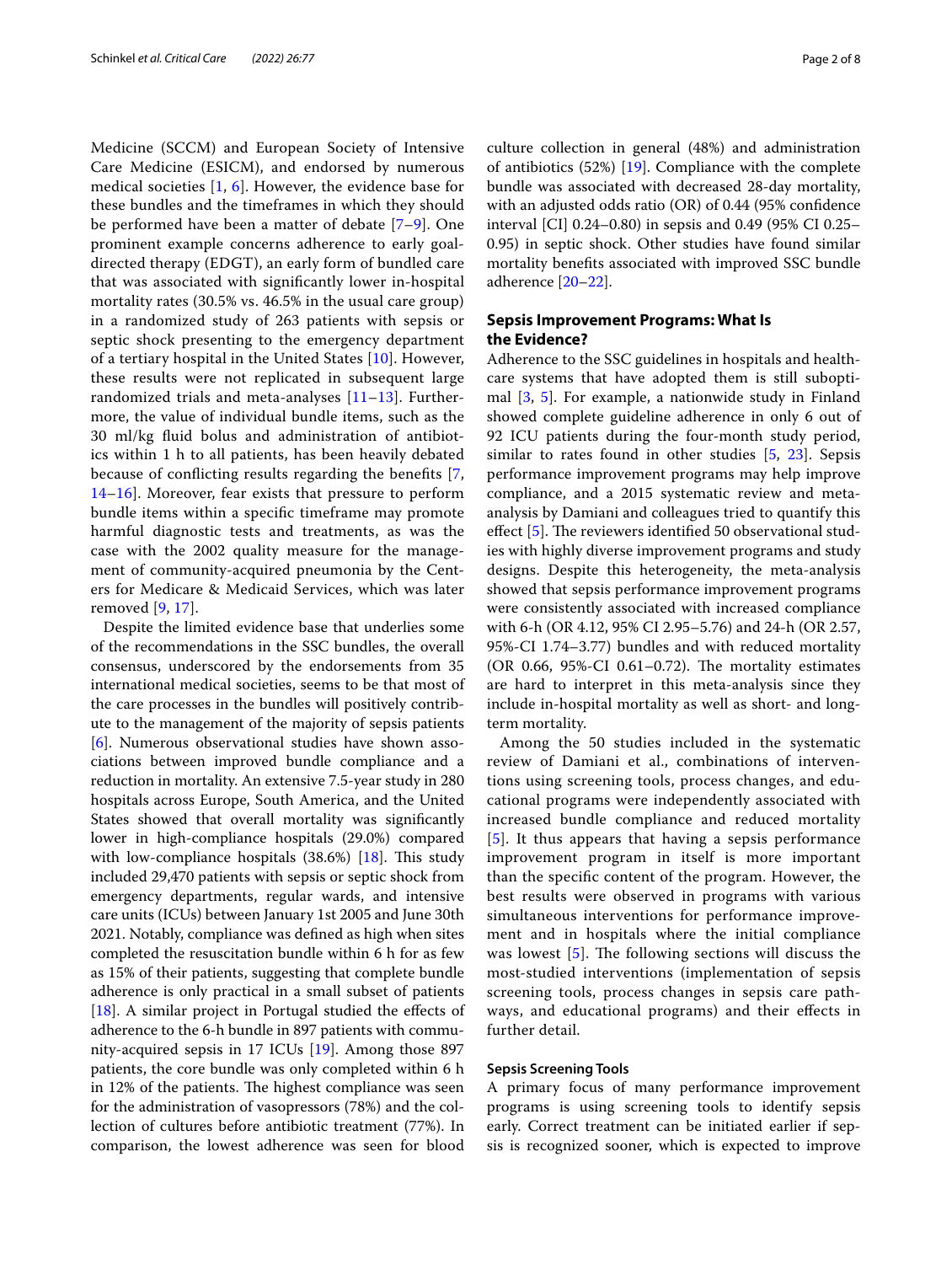patient outcomes [[2\]](#page-6-1). Three randomized controlled trials (RCTs) have studied whether the use of screening tools can improve patient outcomes in sepsis [[24–](#page-6-19)[26](#page-6-20)]. Downing et al. used an electronic health record (EHR) alert to detect sepsis early in medical and surgical wards, based on modified sepsis criteria including laboratory results and vital signs [\[24](#page-6-19)]. However, the alert did not result in improved performance measures or patient outcomes.

Hooper and colleagues studied the effects of pager alerts whenever a patient in the medical ICU satisfied a modified version of the systemic inflammatory response syndrome (SIRS) criteria [[25\]](#page-6-21). Again, the alerts did not result in any improved performance measures or decreased mortality rates. Only Shimabukuro and colleagues were able to show improvements in patient outcomes using automatically generated alerts in the EHR with their machine learning-based sepsis screening tool [[26\]](#page-6-20).

Among 142 patients in the US-based medical-surgical ICUs, the hospital length-of-stay  $(-2.30 \text{ days})$ , ICU length-of-stay (− 2.09 days), and in-hospital mortality  $(-12.3\%$ , absolute) were all significantly lower in the intervention group that used the automated sepsis screening tool  $[26]$  $[26]$  $[26]$ . One explanation for why this study was able to find beneficial effects is that it was the only one of the three to combine the alert with a mandatory and immediate evaluation of the patient to specifically address the potential diagnosis of sepsis, which can be regarded as an additional process change.

A problem in sepsis screening is that there is a plethora of different risk scores and screening tools which are currently used, such as the SIRS criteria, Modified Early Warning Score (MEWS), National Early Warning Score (NEWS), and quick Sequential Organ Failure Score (qSOFA). The accuracy of these risk scores is highly variable in the emergency department, regular wards, and the ICU [\[27\]](#page-6-22).

Several extensive studies and reviews have evaluated which screening tool is most effective for suspected infection or sepsis [\[27–](#page-6-22)[31\]](#page-6-23). The NEWS and MEWS consistently show a balance between sensitivity and specificity, both usually ranging between 0.40 and 0.80 [\[27,](#page-6-22) [29](#page-6-24)]. SIRS is more sensitive than specific, and qSOFA more specific than sensitive. None of these instruments seems superior to the others in identifying sepsis across studies [[27–](#page-6-22)[31](#page-6-23)]. The SSC guideline consequently does not recommend using a particular tool [[1](#page-6-0)]. Physicians should be aware of the benefits and limitations of the tools they use, and choices should be based on local preferences. The only exception is the use of qSOFA, which the guideline recommends against as a screening tool [\[1\]](#page-6-0). Although the qSOFA is highly specific, the poor sensitivity makes it unsuitable for screening purposes.

A limitation to all currently used tools is that they are susceptible to false positives because of the relatively low prevalence of sepsis, particularly in the general emergency department and ward populations [\[30](#page-6-25)]. Advanced computational approaches such as machine learning could provide a solution for this and may eventually replace the current, less complex risk scores. A systematic review and meta-analysis evaluating seven studies showed that machine learning algorithms outperform MEWS, SIRS, and qSOFA for sepsis prediction [\[32](#page-6-26)]. Additionally, monitoring through EHR systems with continuous data streams can detect sepsis even earlier than static risk scores. Van Wyk et al. showed this when their algorithm predicted sepsis onset in 377 ICU patients in the USA on average 205 min earlier than SIRS criteria would have [\[33](#page-6-27)]. However, many challenges still need to be overcome before safely introducing machine learning tools for sepsis into everyday clinical practice [\[34](#page-7-0)]. Some of these challenges were recently illustrated by the external validation of the Epic Sepsis Model, the machine learning-based screening tool for sepsis provided by the EHR vendor, Epic (Verona, WI, USA) [\[35\]](#page-7-1). This algorithm is widely adopted for sepsis screening, particularly in the USA. In a population of 2552 sepsis patients among 38,455 hospitalizations, the Epic Sepsis Model reached an area under the curve (AUC) of only 0.63 for sepsis recognition in an external validation [\[35\]](#page-7-1). Physicians using this tool evaluated an average of 109 patients based on sepsis screening alerts to detect only one case earlier than they would have without, putting a disproportionate burden on the healthcare system.

#### **Process Changes in Sepsis Care Pathways**

Several studies have examined the effect of sepsis performance improvement programs using process changes to improve adherence to the SSC care bundles. After identifying a patient who may have sepsis, the diagnostic workup and treatments should be promptly initiated. The most critical process change in sepsis care pathways studied in this regard is the implementation of sepsis (response) teams. Instead of putting the responsibility to act on a sepsis screening alert on one consulting physician, who may already care for multiple patients, dedicated teams are created to respond to sepsis alerts collectively. A prepost study by Viale et al. in Italian emergency departments showed that implementing a dedicated sepsis response team was associated with increased bundle adherence from 4.6 to 32%, improved appropriateness of the initial antibiotic therapy from 30 to 79%, and a hazard ratio of 0.64 (95% CI 0.43–0.94) for 14-day all-cause mortality [[3\]](#page-6-2). In another study from Italy, these results were replicated in a multidisciplinary ICU [[36](#page-7-2)]. In this setting,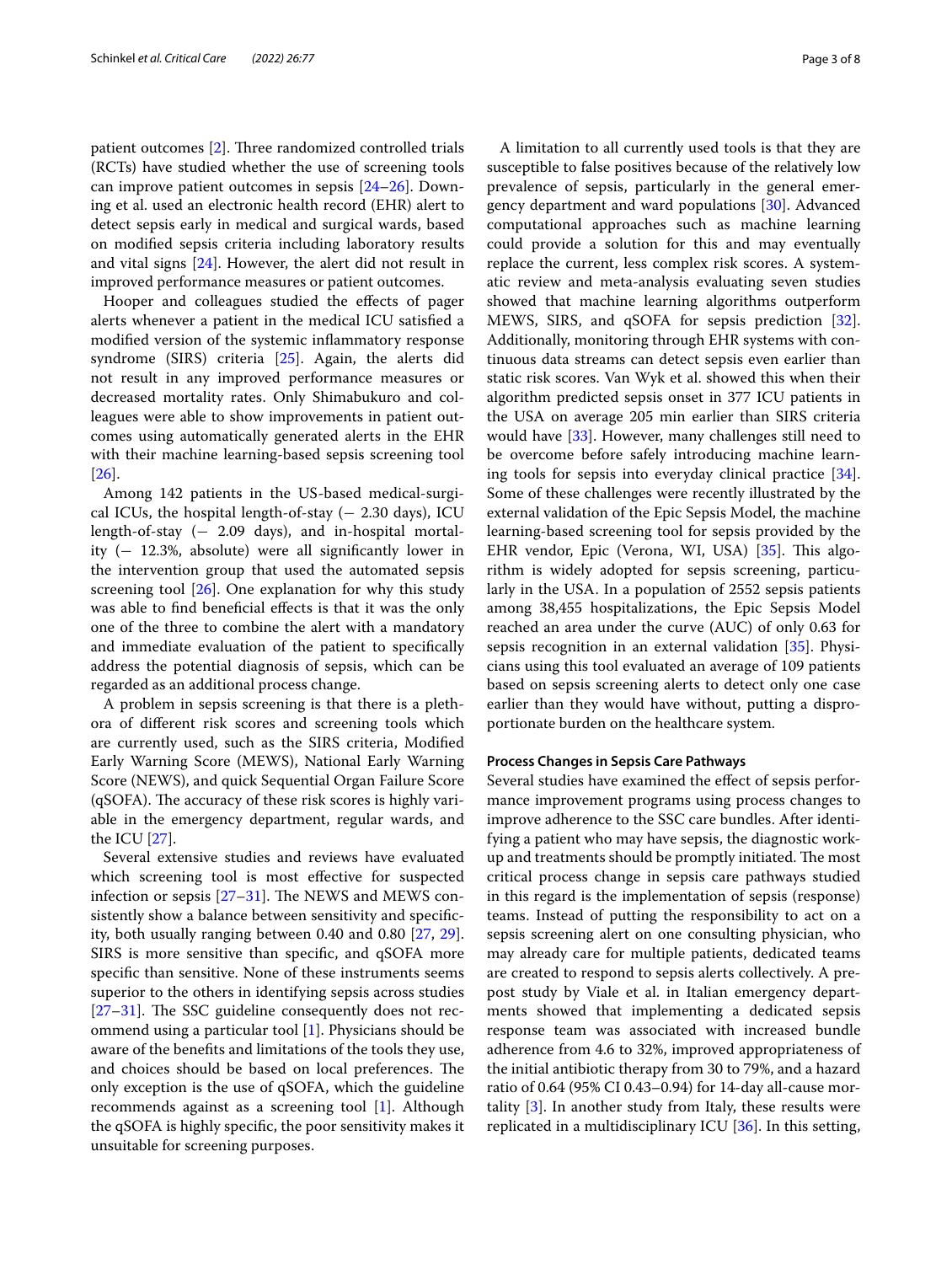implementing a dedicated sepsis team was reported to be associated with a significant decrease in in-hospital mortality from 68 to 23%. Furthermore, the use of the dedicated sepsis team was significantly associated with decreased mortality in univariate logistic analysis (OR 0.28, 95% CI 0.10–0.79) [[36\]](#page-7-2). However, the results of these studies should be interpreted cautiously, given their observational design and potential for confounding by indication.

Process changes other than implementing a dedicated sepsis team may also contribute to better bundle adherence when they improve the efficiency of the care workflow. Examples that have been extensively studied are printed or easily accessible protocols, standardized EHR order sets, daily auditing with weekly feedback, and nurse-driven sepsis protocols [[5\]](#page-6-4). Nurse-driven sepsis protocols are a practical approach that acknowledges the essential role of nurses in the sepsis care pathways [\[37](#page-7-3)]. Their role is not formally described in the SSC guidelines, but they are often the first to triage patients and respond to their deteriorating condition. As an example, a Dutch study by Tromp et al. showed that a nursedriven sepsis care bundle increased compliance with the complete bundle from 3.5 to 12.4% and the mean number of performed bundle elements within the appropriate timeframe from 3.0 to 4.2 [[37\]](#page-7-3). Completion of four of the six individual bundle items, such as the measurement of serum lactate (23% to 80%) and the start of antibiotics within 3 h (38% to 56%), increased significantly. No significant changes in the in-hospital mortality rates or hospital length of stay were observed [[37\]](#page-7-3).

#### **Sepsis Educational Programs**

Arguably, increased sepsis awareness is one of the primary reasons for better patient outcomes through SSC care bundle use. Therefore, education is an essential aspect of sepsis performance improvement programs, as it helps raise awareness among healthcare professionals. The 2015 systematic review about sepsis performance improvement programs by Damiani et al. included 17 studies in which only educational programs were used [[5\]](#page-6-4). These included educational materials, lectures, bedside teaching, and simulation training, among others. Many of these education-only programs showed significantly increased bundle adherence and decreased mortality rates. An early observational cohort study in the USA by Nguyen et al. studied the effects of a comprehensive sepsis education program in a small cohort of 96 patients with sepsis in their ICU [[38](#page-7-4)]. A mortality rate of 45% was observed when the compliance with SSC care bundles was high, but was 73% when SSC guidelines were largely disregarded ( $p=0.006$ ). Another example of the effects of educational programs is the more extensive study by van Zanten and colleagues, which also reduced the limitations of the observational approach by using control groups and propensity score matching [[22](#page-6-17)]. Implementation of educational programs in 52 participating hospitals was associated with an absolute increase of 23.6% in SSC bundle adherence and an absolute decrease in mortality rates of 5.8% in 8031 ICU patients with sepsis during the study period. No such associations were found in 8387 ICU patients in 30 non-participating hospitals over the same period.

### **The Road Ahead**

The discussion about the precise value of the SSC care bundles and the care processes within them will inevitably continue [[6,](#page-6-5) [7\]](#page-6-6). Standardized expert care recommendations are indispensable for a syndrome with a mortality rate as high as it is in sepsis. However, such recommendations are often challenging to develop given the heterogeneity of sepsis and the weak and often contradicting evidence for its different treatment modalities [[1,](#page-6-0) [13](#page-6-10), [39](#page-7-5)]. Still, bundle adherence has consistently been associated with improved patient outcomes. An unanswered question is whether improved patient outcomes are caused by the items in the care bundles, by increased awareness irrespective of bundle adherence, or whether they are just artifacts of confounding by indication. Well-controlled trials could potentially find a definitive answer to this question, further determining what matters most while implementing sepsis performance improvement programs. Such a trial will, however, be hard to carry out and needs sophisticated methodological design.

Sepsis improvement programs are associated with improved protocol compliance and can be helpful to improve protocol adherence when a hospital or healthcare system implements either the SSC sepsis guidelines or their version of a protocol for sepsis detection and treatment. Therefore, these programs should be used in any hospital with low adherence rates to local protocols. The program should ideally consist of various simultaneous interventions to promote bundle compliance optimally [[5\]](#page-6-4). Those interventions can be sepsis screening tools, process changes in sepsis care pathways, and sepsis educational programs. However, the goal should never be to mandate 100% guideline adherence but to leave room to deviate from standardized protocols when appropriate.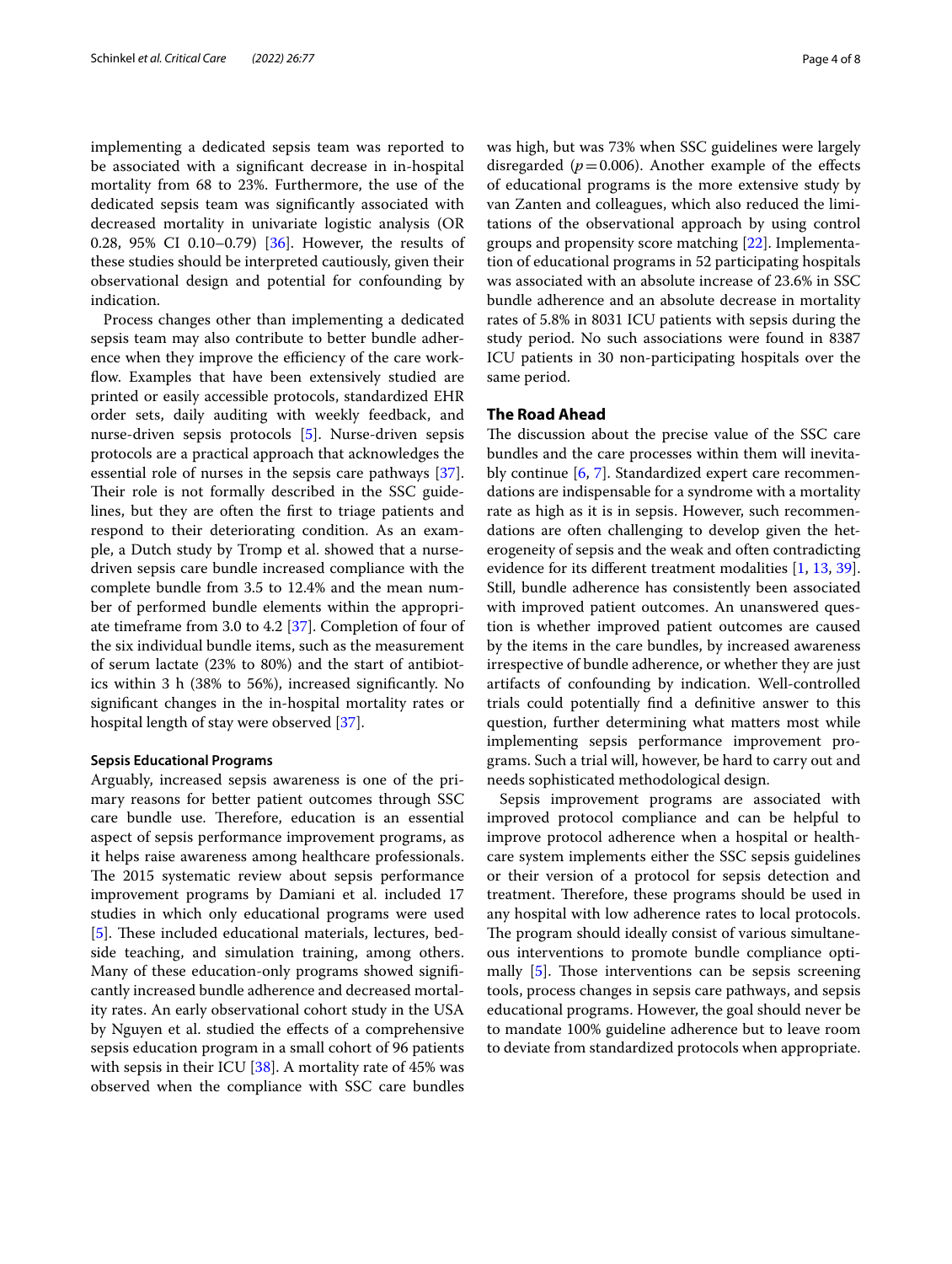In our university medical center, we initiated a sepsis performance improvement program in 2021. As an illustration, we provide the details about this program, including early lessons learned from the implementation process in Box 1. The flowchart for our sepsis response team set-up is visually presented in Fig. [1](#page-5-0). A major takeaway is that the engagement of only a few clinical leaders per department seems insufficient in an emergency department's dynamic and continuous environment. Furthermore, the involvement of patient representatives is important when initiating a sepsis performance improvement program, as the values and perspectives of the main stakeholder should not be overlooked. In high-pressure situations, such as acute care for patients with suspected sepsis in the emergency department, treatment of the patient's physical state is prioritized over the mental state. However, systematically addressing important questions the patient may have could alleviate much of the mental stress they will likely experience. In Box 2, we summarize important questions to address from the viewpoint of a sepsis survivor who has been involved with our sepsis performance improvement program.

# **Box 1 An example from the emergency department: creating a sepsis performance improvement program in a large university medical center. The different phases of implementing a sepsis performance improvement program in the Amsterdam University Medical Center**

*Pre-implementation phase:*

• Retrospective and prospective evaluation of the current situation to identify opportunities for improvement. We noted:

- Sequential ED consultations by various specialists, which delayed appropriate care.

- Non-urgent triage codes in (elderly) patients with suspected sepsis.

• Involvement of patient representatives.

*Interventions:*

• Screening tool selected: MEWS (already in use and thus easy to incorporate).

• Process changes: Initiation of a sepsis response team, standardized notes and EHR order sets, daily audit and weekly feedback.

• Education: Launch of a dedicated website, pocket cards, talks at morning hand-over.

*Lessons learned so far:*

• Early challenges include behavior change and trust among all stakeholders that the new workflow will be efficient and may improve outcomes.

*ED* emergency department, *ICU* intensive care unit, *MEWS* Modified Early Warning Score, *EHR* electronic health record

# **Box 2 Essential aspects of emergency department sepsis care from the patient's point of view. A summary of aspects to address during the evaluation of and conversation with a patient who may have sepsis**

• Acknowledge the signs that a patient is worried and take them seriously

- Communicate about the word "sepsis" and what it means
- Communicate the urgency that the potential sepsis is recognized
- Inform the patient about the use of a sepsis team or sepsis protocol

• Inform the patient about the plan of action, including possible tests,

treatments, and other decisions to be made over the following hours

• Inform the patient about the effects/symptoms that can be expected from the treatment or progression of the syndrome

Finally, most studies investigating the benefits of bundled care and sepsis performance improvement programs used mortality reduction as an endpoint [\[5](#page-6-4)]. Already in 2005, an International Sepsis Forum (ISF) colloquium provided a broad set of outcome measures that sepsis studies can use beyond survival as the only and ultimate goal of sepsis care  $[40]$  $[40]$ . Nevertheless, the literature is still dominated by the pursuit of short-term survival benefits. During the coronavirus disease 2019 (COVID-19) pandemic, the ISF proposed an adjusted version of the original outcome set, which was adopted globally [[40](#page-7-6), [41\]](#page-7-7). Improving outcome parameters such as resource use, duration of invasive treatments, and the development of organ dysfunction that requires higher levels of care, suddenly became extremely valuable in a resourcescarce setting [[42](#page-7-8)]. Future studies on sepsis performance improvement programs and sepsis care bundles should similarly expand the core set of outcome measures to capture these additional benefits. In the era of shared decision-making and patient-centered care, we should acknowledge that there is more to life than death [\[43\]](#page-7-9).

#### **Conclusion**

Sepsis performance improvement programs can optimize compliance to sepsis care protocols, which have been associated with improved patient outcomes in various studies. These programs should ideally combine screening tools, process changes in sepsis care pathways, and educational programs to create awareness about sepsis care. The consequent gains through swift and adequate recognition of sepsis can be used to diagnose and treat patients accurately and timely according to (SSC) care protocols and deliberately think about when it is necessary to deviate from the general recommendations. Trust and behavior change are essential aspects of implementing sepsis care bundles. These aspects can be reinforced by performance improvement programs but need time. Engaging a large group

<sup>•</sup> The engagement of only a few clinical leaders per department seems insufficient for successful implementation, especially in the dynamic environment of an ED.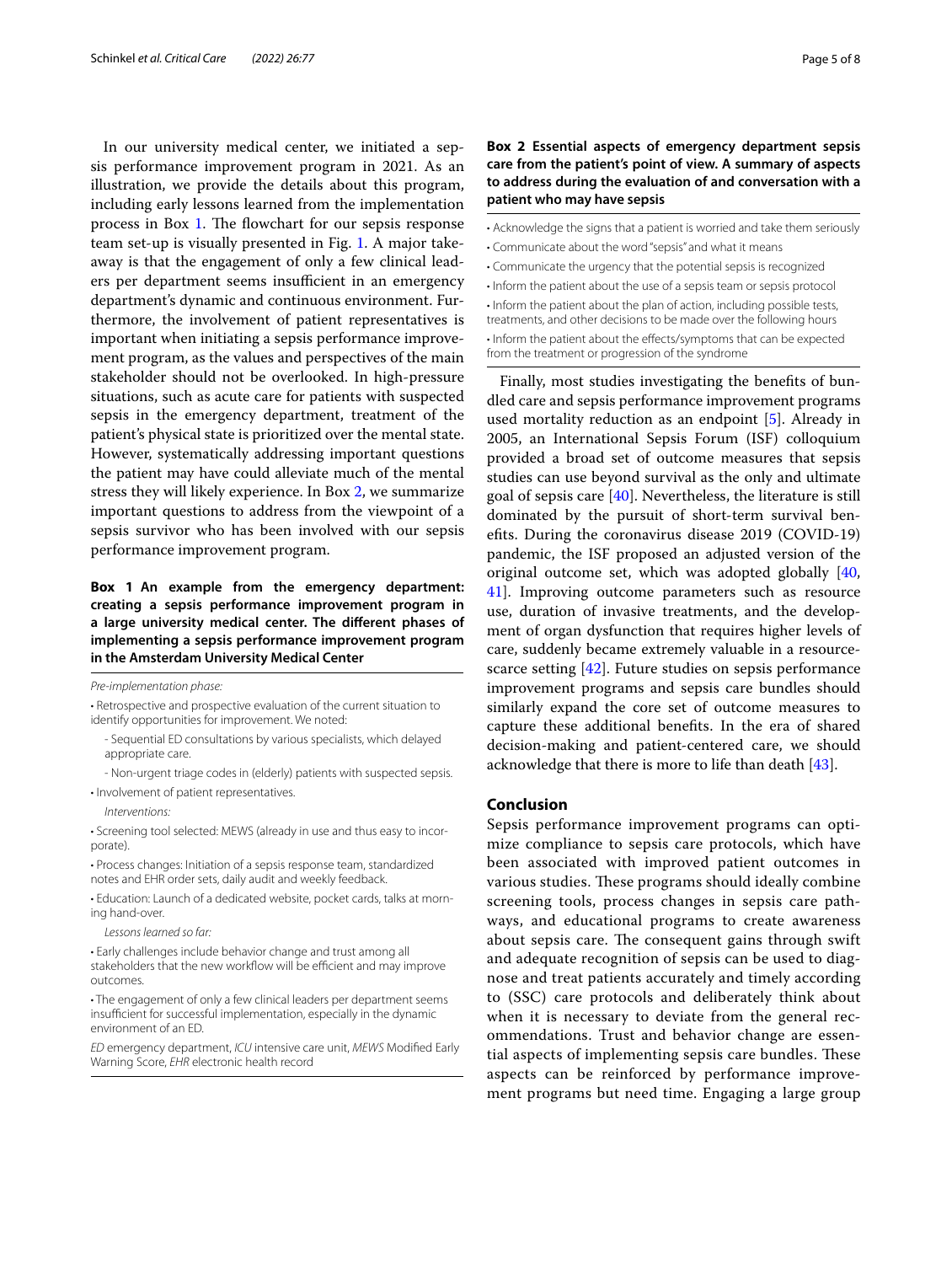

# <span id="page-5-0"></span>of multidisciplinary clinical leaders for sepsis improvement programs seems essential for their success.

#### **Acknowledgements**

This work is supported by an innovation grant from the Amsterdam UMC. We would also like to thank Idelette Nutma, patient representative and sepsis survivor, for contributing to this work.

#### **Authors' contributions**

MS and WJW conceived the study. MS, PWBN, and WJW analysed and interpreted the literature. MS drafted the work. PWBN and WJW substantially revised the work. MS, PWBN, and WJW all read and approved the final version of the manuscript and agree to be accountable for the integrity of the work. All authors read and approved the final manuscript.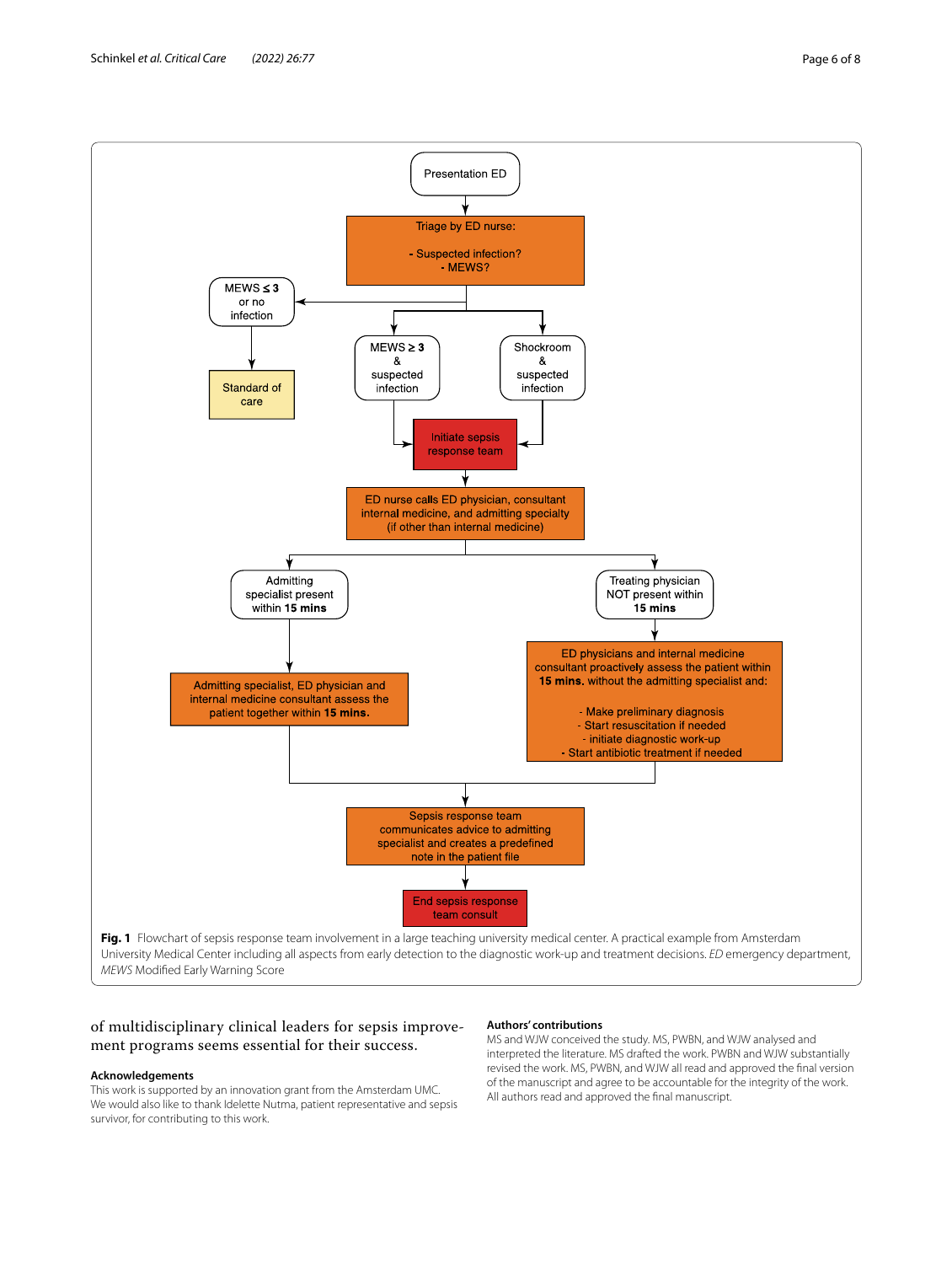#### **Funding**

Publication costs were funded by the 2019 Amsterdam UMC Innovation Grant: "Het Sepsis Team: Betere Overleving Door Snelle Behandeling" (Project No: 23297).

#### **Availability of data and material**

Not applicable.

# **Declarations**

**Ethics approval and consent to participate** Not applicable.

#### **Consent for publication**

Not applicable.

#### **Competing interests**

PWBN and WJW declare that they have received an innovation grant from the Amsterdam UMC to study the effects of a sepsis improvement program. MS's Ph.D. studies are funded by this grant.

#### **Author details**

<sup>1</sup> Center for Experimental and Molecular Medicine, Amsterdam UMC, Location Academic Medical Center, University of Amsterdam, Amsterdam, The Netherlands. <sup>2</sup> Section General Internal Medicine, Department of Internal Medicine, Amsterdam Public Health Research Institute, Amsterdam UMC, Location VU University Medical Center, Amsterdam, The Netherlands. <sup>3</sup> Department of Medicine, Division of Infectious Diseases, Amsterdam UMC, Location Academic Medical Center, University of Amsterdam, Amsterdam, The Netherlands.

# Published online: 22 March 2022

#### **References**

- <span id="page-6-0"></span>1. Evans L, Rhodes A, Alhazzani W, et al. Surviving sepsis campaign: international guidelines for management of sepsis and septic shock 2021. Intensive Care Med. 2021;47:1181–247.
- <span id="page-6-1"></span>2. Dellinger RP. The future of sepsis performance improvement. Crit Care Med. 2015;43:1787–9.
- <span id="page-6-2"></span>3. Viale P, Tedeschi S, Scudeller L, et al. Infectious diseases team for the early management of severe sepsis and septic shock in the emergency department. Clin Infect Dis. 2017;65:1253–9.
- <span id="page-6-3"></span>4. Djurkovic S, Baracaldo JC, Guerra JA, Sartorius J, Haupt MT. A survey of clinicians addressing the approach to the management of severe sepsis and septic shock in the United States. J Crit Care. 2010;25(658):e1-6.
- <span id="page-6-4"></span>5. Damiani E, Donati A, Serafini G, et al. Effect of performance improvement programs on compliance with sepsis bundles and mortality: a systematic review and meta-analysis of observational studies. PLoS ONE. 2015;10:e0125827.
- <span id="page-6-5"></span>6. Levy MM, Rhodes A, Evans LE, et al. COUNTERPOINT: should the surviving sepsis campaign guidelines be retired? No Chest. 2019;155:14–7.
- <span id="page-6-6"></span>7. Marik PE, Farkas JD, Spiegel R, et al. POINT: should the surviving sepsis campaign guidelines be retired? Yes Chest. 2019;155:12–4.
- 8. Gilbert DN, Kalil AC, Klompas M, Masur H, Winslow DL. IDSA position statement: why IDSA did not endorse the surviving sepsis campaign guidelines. Clin Infect Dis. 2017;45:486.
- <span id="page-6-7"></span>9. Spiegel R, Farkas JD, Rola P, Kenny JE, Olusanya S, Marik PE, Weingart SD. The 2018 surviving sepsis Campaign's treatment bundle: when guidelines outpace the evidence supporting their use. Ann Emerg Med. 2019;73:356–8.
- <span id="page-6-8"></span>10. Rivers E, Nguyen B, Havstad S, et al. Early goal-directed therapy in the treatment of severe sepsis and septic shock. N Engl J Med. 2001;345:1368–77.
- <span id="page-6-9"></span>11. The ProCESS Investigators. A randomized trial of protocol-based care for early septic shock. N Engl J Med. 2014;370:1683–93.
- 12. The ARISE Investigators and the ANZICS Clinical Trials Group. Goaldirected resuscitation for patients with early septic shock. N Engl J Med. 2014;371:1496–506.
- <span id="page-6-10"></span>13. Angus DC, Barnato AE, Bell D, et al. A systematic review and meta-analysis of early goal-directed therapy for septic shock: the ARISE, ProCESS and ProMISe Investigators. Intensive Care Med. 2015;41:1549–60.
- <span id="page-6-11"></span>14. Alam N, Oskam E, Stassen PM, et al. Prehospital antibiotics in the ambulance for sepsis: a multicentre, open label, randomised trial. Lancet Respir Med. 2018;6:40–50.
- 15. Andrews B, Semler MW, Muchemwa L, et al. Effect of an early resuscitation protocol on in-hospital mortality among adults with sepsis and hypotension: a randomized clinical trial. JAMA. 2017;318:1233–40.
- <span id="page-6-12"></span>16. Rothrock SG, Cassidy DD, Barneck M, et al. Outcome of immediate versus early antibiotics in severe sepsis and septic shock: a systematic review and meta-analysis. Ann Emerg Med. 2020;76:427–41.
- <span id="page-6-13"></span>17. Schinkel M, Nannan Panday RS, Wiersinga WJ, Nanayakkara PWB. Timeliness of antibiotics for patients with sepsis and septic shock. J Thorac Dis. 2020;12(Suppl 1):S66-71.
- <span id="page-6-14"></span>18. Levy MM, Rhodes A, Phillips GS, et al. Surviving sepsis campaign: association between performance metrics and outcomes in a 7.5-year study. Crit Care Med. 2015;43:3–12.
- <span id="page-6-15"></span>19. Cardoso T, Carneiro AH, Ribeiro O, Teixeira-Pinto A, Costa-Pereira A. Reducing mortality in severe sepsis with the implementation of a core 6-hour bundle: results from the Portuguese community-acquired sepsis study (SACiUCI study). Crit Care. 2010;14:R8.
- <span id="page-6-16"></span>20. Miller RR, Dong L, Nelson NC, et al. Multicenter implementation of a severe sepsis and septic shock treatment bundle. Am J Respir Crit Care Med. 2013;188:77–82.
- 21. Castellanos-Ortega Á, Suberviola B, García-Astudillo LA, Holanda MS, Ortiz F, Llorca J, Delgado-Rodríguez M. Impact of the surviving sepsis campaign protocols on hospital length of stay and mortality in septic shock patients: results of a three-year follow-up quasi-experimental study. Crit Care Med. 2010;38:1036–43.
- <span id="page-6-17"></span>22. Van Zanten ARH, Brinkman S, Arbous MS, Abu-Hanna A, Levy MM, De Keizer NF. Guideline bundles adherence and mortality in severe sepsis and septic shock. Crit Care Med. 2014;42:1890–8.
- <span id="page-6-18"></span>23. Varpula M, Karlsson S, Parviainen I, Ruokonen E, Pettilä V. Communityacquired septic shock: early management and outcome in a nationwide study in Finland. Acta Anaesthesiol Scand. 2007;51:1320–6.
- <span id="page-6-19"></span>24. Downing NL, Rolnick J, Poole SF, Hall E, Wessels AJ, Heidenreich P, Shieh L. Electronic health record-based clinical decision support alert for severe sepsis: a randomised evaluation. BMJ Qual Saf. 2019;28:762–8.
- <span id="page-6-21"></span>25. Hooper MH, Weavind L, Wheeler AP, et al. Randomized trial of automated, electronic monitoring to facilitate early detection of sepsis in the intensive care unit. Crit Care Med. 2012;40:2096–101.
- <span id="page-6-20"></span>26. Shimabukuro DW, Barton CW, Feldman MD, Mataraso SJ, Das R. Effect of a machine learning-based severe sepsis prediction algorithm on patient survival and hospital length of stay: a randomised clinical trial. BMJ Open Respir Res. 2017;4:e000234.
- <span id="page-6-22"></span>27. Nannan Panday RS, Minderhoud TC, Alam N, Nanayakkara PWB. Prognostic value of early warning scores in the emergency department (ED) and acute medical unit (AMU): a narrative review. Eur J Intern Med. 2017;45:20–31.
- 28. Liu VX, Lu Y, Carey KA, et al. Comparison of early warning scoring systems for hospitalized patients with and without infection at risk for in-hospital mortality and transfer to the intensive care unit. JAMA Netw Open. 2020;3:e205191.
- <span id="page-6-24"></span>29. Goulden R, Hoyle MC, Monis J, et al. QSOFA, SIRS and NEWS for predicting inhospital mortality and ICU admission in emergency admissions treated as sepsis. Emerg Med J. 2018;35:345–9.
- <span id="page-6-25"></span>30. Yu SC, Shivakumar N, Betthauser K, et al. Comparison of early warning scores for sepsis early identification and prediction in the general ward setting. JAMIA Open. 2021;4:1–6.
- <span id="page-6-23"></span>31. Usman OA, Usman AA, Ward MA. Comparison of SIRS, qSOFA, and NEWS for the early identification of sepsis in the emergency department. Am J Emerg Med. 2019;37:1490–7.
- <span id="page-6-26"></span>32. Islam MM, Nasrin T, Walther BA, Wu CC, Yang HC, Li YC. Prediction of sepsis patients using machine learning approach: a meta-analysis. Comput Methods Prog Biomed. 2019;170:1–9.
- <span id="page-6-27"></span>33. Van Wyk F, Khojandi A, Kamaleswaran R. Improving prediction performance using hierarchical analysis of real-time data: a sepsis case study. IEEE J Biomed Heal Inform. 2019;23:978–86.